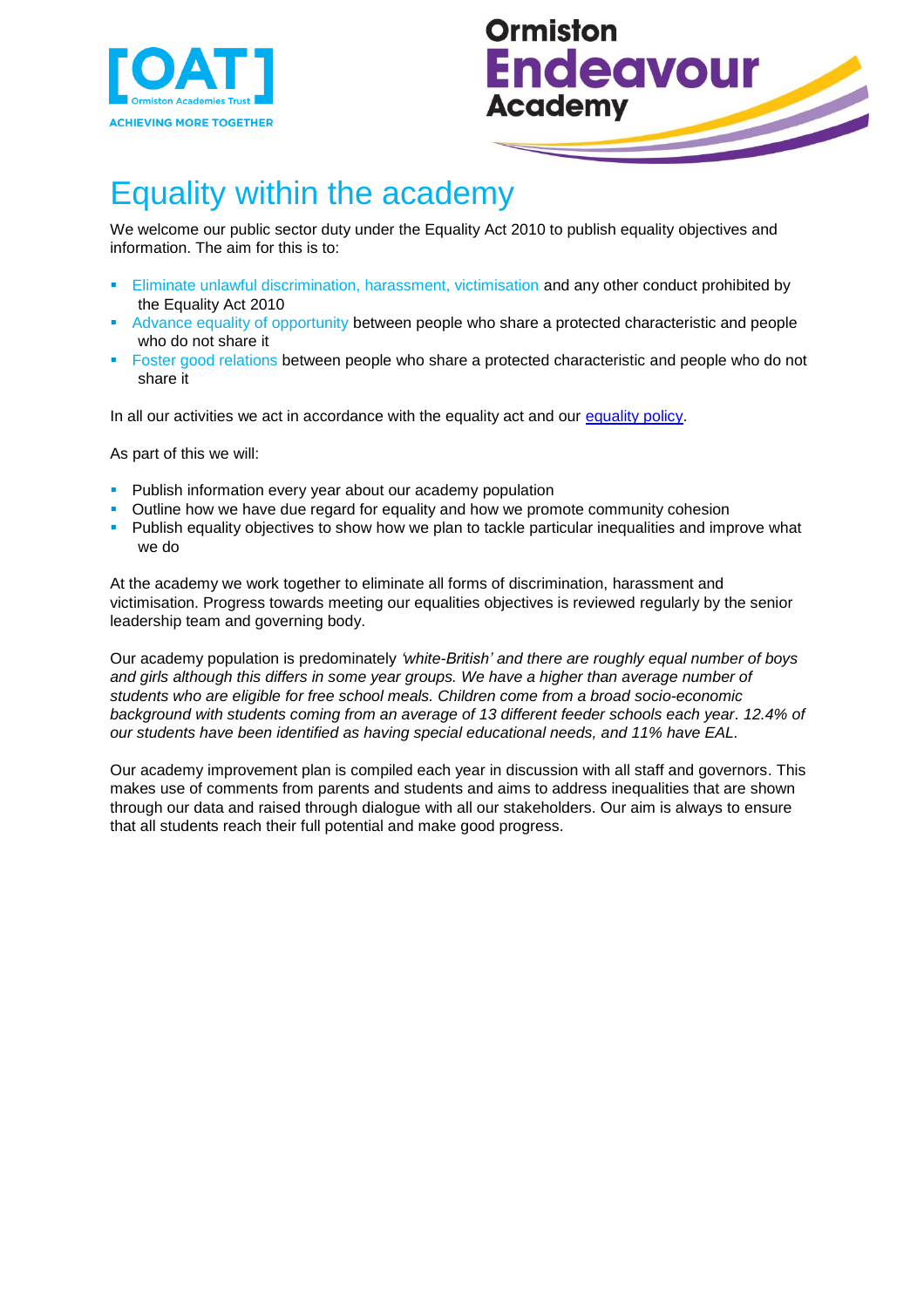



## Equality objectives Last reviewed – *March 2021*

*[Add objectives to the table below – add additional lines as necessary]*

| <b>Objective</b>                                                                                                                                                                 | <b>Success criteria</b>                                                                                                     |
|----------------------------------------------------------------------------------------------------------------------------------------------------------------------------------|-----------------------------------------------------------------------------------------------------------------------------|
| To further our work to provide a safe,<br>inclusive for students of all sexual<br>preferences and gender identities                                                              | To Achieve Gold Stonewall Status                                                                                            |
| To further develop the support provided for<br>students whose mental health provides a<br>barrier to success                                                                     | Students accessing support from the Chaplaincy<br>and mental health professionals show improved<br>attendance and outcomes. |
| To continue to provide opportunities for all<br>students to understand and consider the<br>different life experiences of those from<br>different ethnic and cultural backgrounds | All students engage in discussions based on<br>tutor reading texts. Those students from<br>different backgrounds            |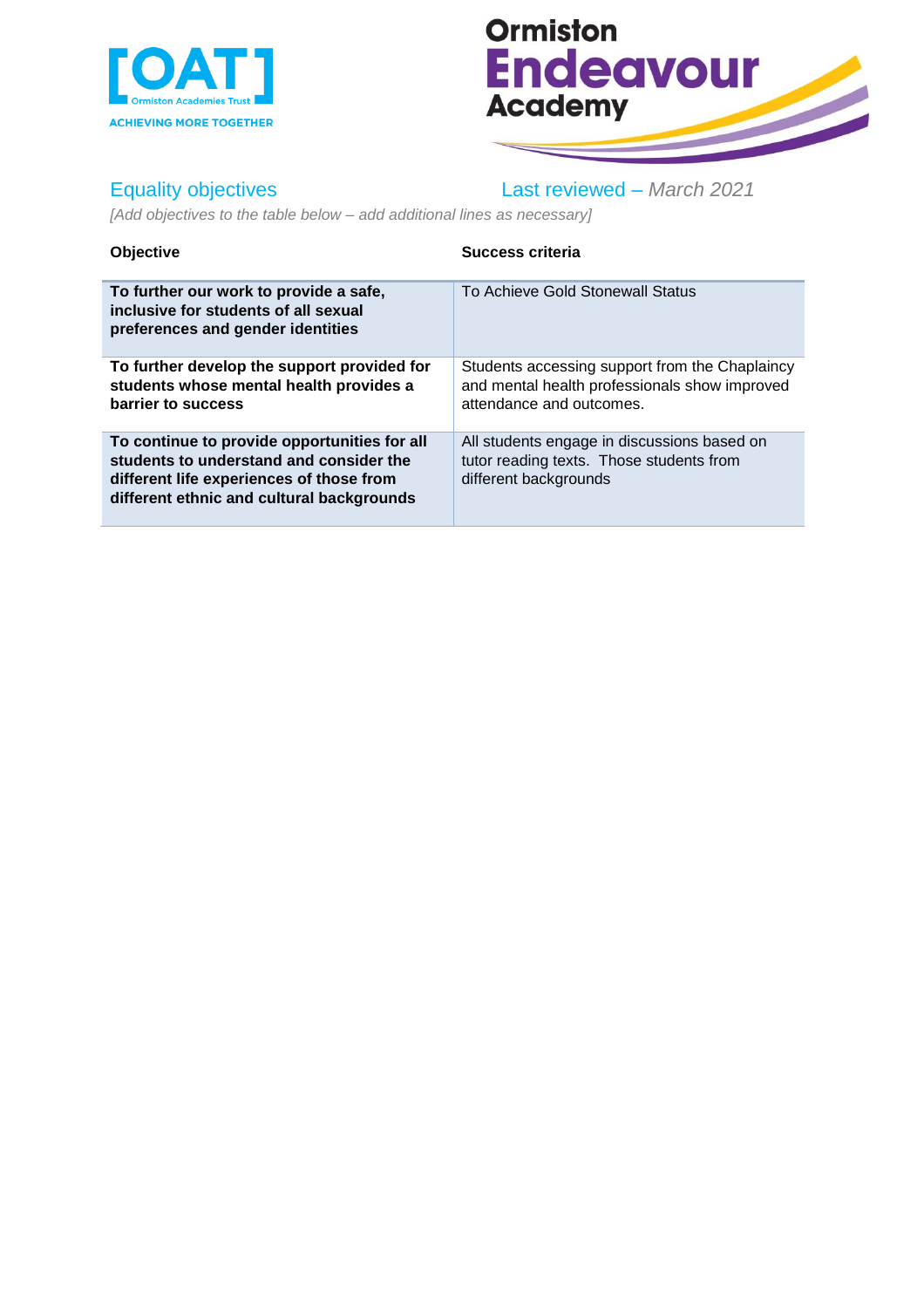



Equality information Last reviewed – *March 2021*

### Academy equality challenges

This is a summary of the issues that we are most concerned about. We are already developing strategies and activities to address some of these challenges which is detailed under the next heading 'how we have due regard'. For some of these challenges we have also set equality objectives listed above.

*[Detail any areas that the academy has identified as an equality challenge – this could be regarding particular groups' attendance / attainment or other relevant challenge].*

- ľ
- F

#### How we have due regard to our duty

The information provided here aims to show that we give careful consideration to equality issues in everything that we do in the academy.

We are committed to working for the equality of all our students. To meet our duty to have due to regard to the need to eliminate unlawful discrimination, harassment and victimisation and other conduct towards individuals with protected characteristics we:

- Ensure related policies are in place including anti-bullying, e-safety and cyber-bullying, behaviour, safeguarding, more able, gifted and talented and SEN
- Give due regard of equality issues in decisions and changes we make engaging with and consulting students, staff, parents and carers, the local community so we can improve our information, learn about the impact of our policies, develop our equality objectives and improve what we do
- $\blacksquare$  Have in place an accessibility plan
- **Have an induction process for new arrivals and ensure that the admission arrangements do not** disadvantage groups of students
- Monitor / report on exclusions and all incidents of harassment / discrimination
- **Providing adequate training for all staff members and governors including safeguarding and SEN** issues
- **Follow our published complaints procedure**
- Adhere to non-discriminatory employment practices
- Have a balanced curriculum with an activity / enrichment programme that is accessible to all students
- **Provide additional support and apply reasonable adjustments where necessary**
- Involve disabled learners, their families and disabled staff in the changes and improvements we make and consult them on issues that concern or affect them
- Track and monitor identified groups and their access and performance and aim to reduce gaps between groups
- Keep a record, where appropriate of the protected characteristics of our students and employees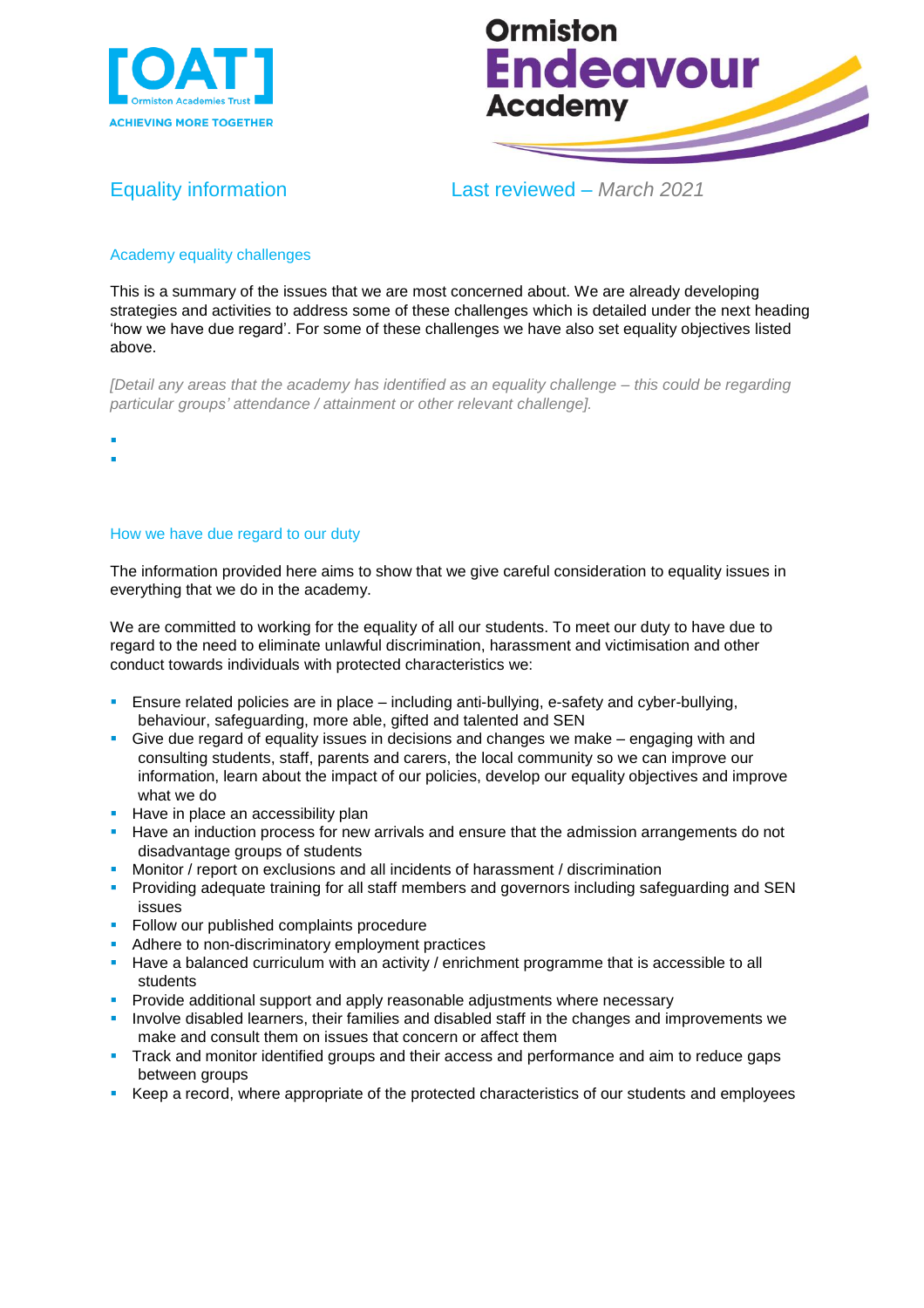

# **Ormiston Endeavour**

## Understanding our academy community

### Our student population

Total number of students on the roll at the academy is *[insert number]*.

*Confidentiality – Guarantees of confidentiality are given to all individuals who provide monitoring information or who take part in surveys. Names and data are anonymised and we observe the convention not to report where there are 10 or fewer respondents in any grouping.*

|           |                                         | The<br>academy                                                    |                   | National<br>(if<br>availabl<br>e) |      |
|-----------|-----------------------------------------|-------------------------------------------------------------------|-------------------|-----------------------------------|------|
|           |                                         |                                                                   | <b>Numb</b><br>er | %                                 | %    |
| Gender    | Male                                    |                                                                   | 262               | 52.<br>$\overline{4}$             | 50.3 |
|           | Female                                  |                                                                   | 238               | 47.<br>6                          | 49.7 |
| Ethnicity | White                                   | English /<br>Welsh /<br>Scottish /<br>Northern<br>Irish / British | 339               | 67.<br>8                          | 69.3 |
|           |                                         | Irish                                                             | 0                 | 0                                 |      |
|           |                                         | Gypsy or<br>Irish<br>Traveller                                    | $\overline{2}$    | 0.4                               |      |
|           |                                         | Any other<br>White<br>background                                  | 23                | 4.6                               | 5.6  |
|           | Mixed /<br>multiple<br>ethnic<br>groups | White and<br><b>Black</b><br>Caribbean                            | 24                | 4.8                               |      |
|           |                                         | White and<br><b>Black</b><br>African                              | 3                 | 0.6                               |      |
|           |                                         | White and<br>Asian                                                | $\overline{4}$    | 0.8                               |      |
|           |                                         | Any other<br>Mixed/Multip<br>le ethnic<br>background              | 8                 | 1.6                               |      |
|           | Asian /<br>Asian                        | Indian                                                            | $\overline{2}$    | 0.4                               |      |
|           |                                         | Pakistani                                                         | 0                 | 0                                 | 4.2  |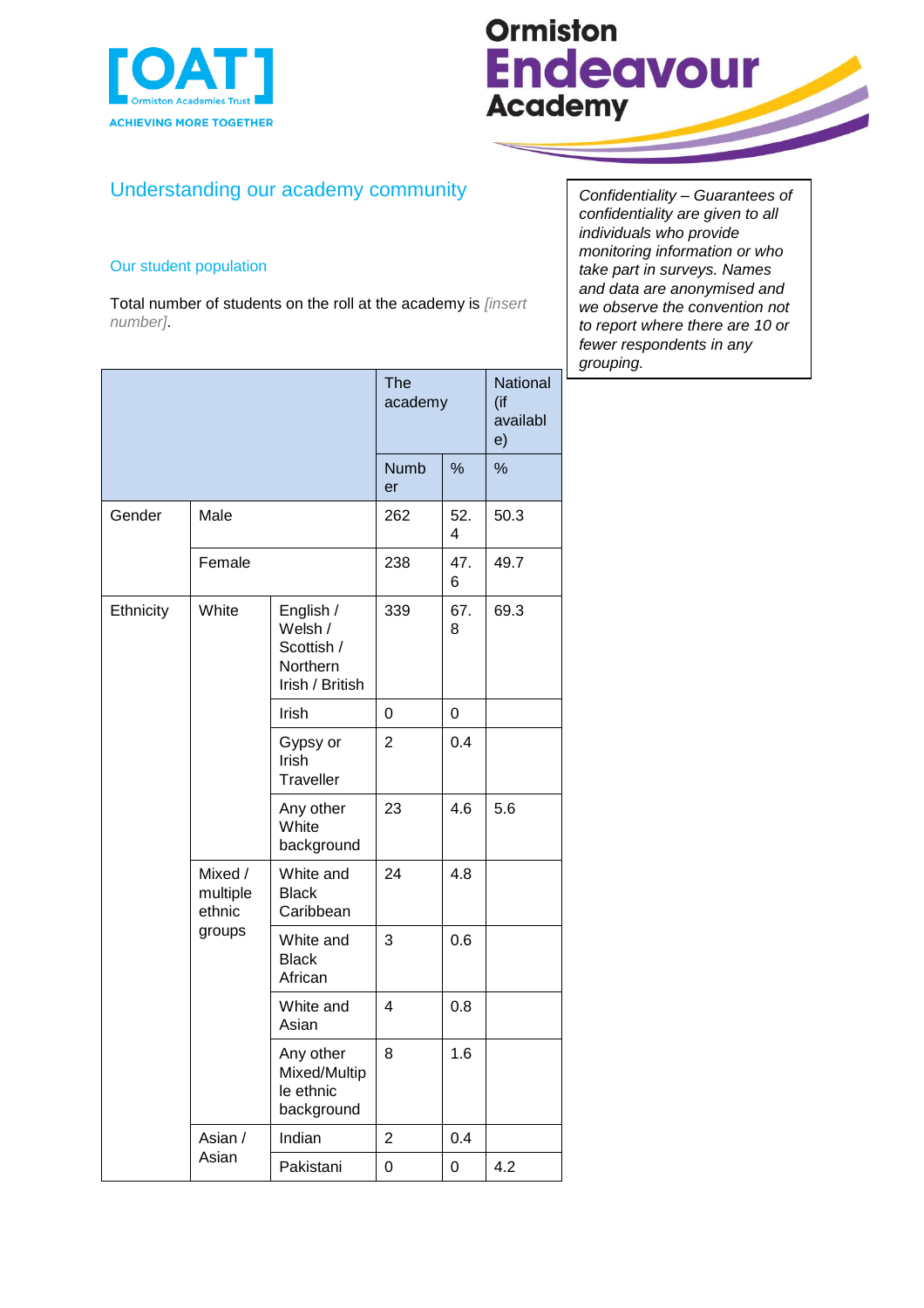



|                                           | <b>British</b>                                                  | Bangladeshi                                                  | 8           | 1.6      | 1.7 |
|-------------------------------------------|-----------------------------------------------------------------|--------------------------------------------------------------|-------------|----------|-----|
|                                           |                                                                 | Chinese                                                      | 0           | 0        | 0.4 |
|                                           |                                                                 | Any other<br>Asian<br>background                             | 0           | 0        |     |
|                                           | Black /<br>African /<br>Caribbea<br>n / Black<br><b>British</b> | African                                                      | 0           | 0        | 3.7 |
|                                           |                                                                 | Caribbean                                                    | 3           | 0.6      | 1.2 |
|                                           |                                                                 | Any other<br>Black /<br>African /<br>Caribbean<br>background | 9           | 1.8      |     |
|                                           | Other<br>ethnic<br>group                                        | Arab                                                         | 4           | 0.8      |     |
|                                           |                                                                 | Any other<br>ethnic group                                    | 26          | 5.2      |     |
|                                           | Information refused                                             |                                                              | 1           | 0.2      | 0.5 |
|                                           | Information not obtained                                        |                                                              | 54          | 10.<br>8 |     |
| <b>Disability</b>                         | Mobility and Physical<br>Impairments                            |                                                              | 12          | 2.4      |     |
|                                           | Spinal cord injury                                              |                                                              | 0           | 0        |     |
|                                           | Head / brain injury                                             |                                                              | 0           | 0        |     |
|                                           | Visual impairment                                               |                                                              | 2           | 0.4      |     |
|                                           | Hearing impairment                                              |                                                              | 0           | 0        |     |
|                                           | <b>Balance disorders</b>                                        |                                                              | 0           | 0        |     |
|                                           | Developmental<br>impairment                                     |                                                              | 0           | 0        |     |
|                                           | Cognitive impairment                                            |                                                              | 5           | 1        |     |
|                                           | Specific learning<br>disability                                 |                                                              | 9           | 1.8      |     |
|                                           | Information refused                                             |                                                              | $\mathbf 0$ | 0        |     |
|                                           | Information not obtained                                        |                                                              | 0           | 0        |     |
| Special<br>Education<br>al Needs<br>(SEN) | No specified special<br>educational need                        |                                                              | 438         | 87.<br>6 |     |
|                                           | SEND support (K)                                                |                                                              | 47          | 9.4      |     |
|                                           | <b>Education Health Care</b><br>Plan (EHCP)                     |                                                              | 15          | 3        |     |
| Religion                                  | No religion                                                     |                                                              |             |          |     |
|                                           | Christian (including<br>Church of England,                      |                                                              |             |          |     |